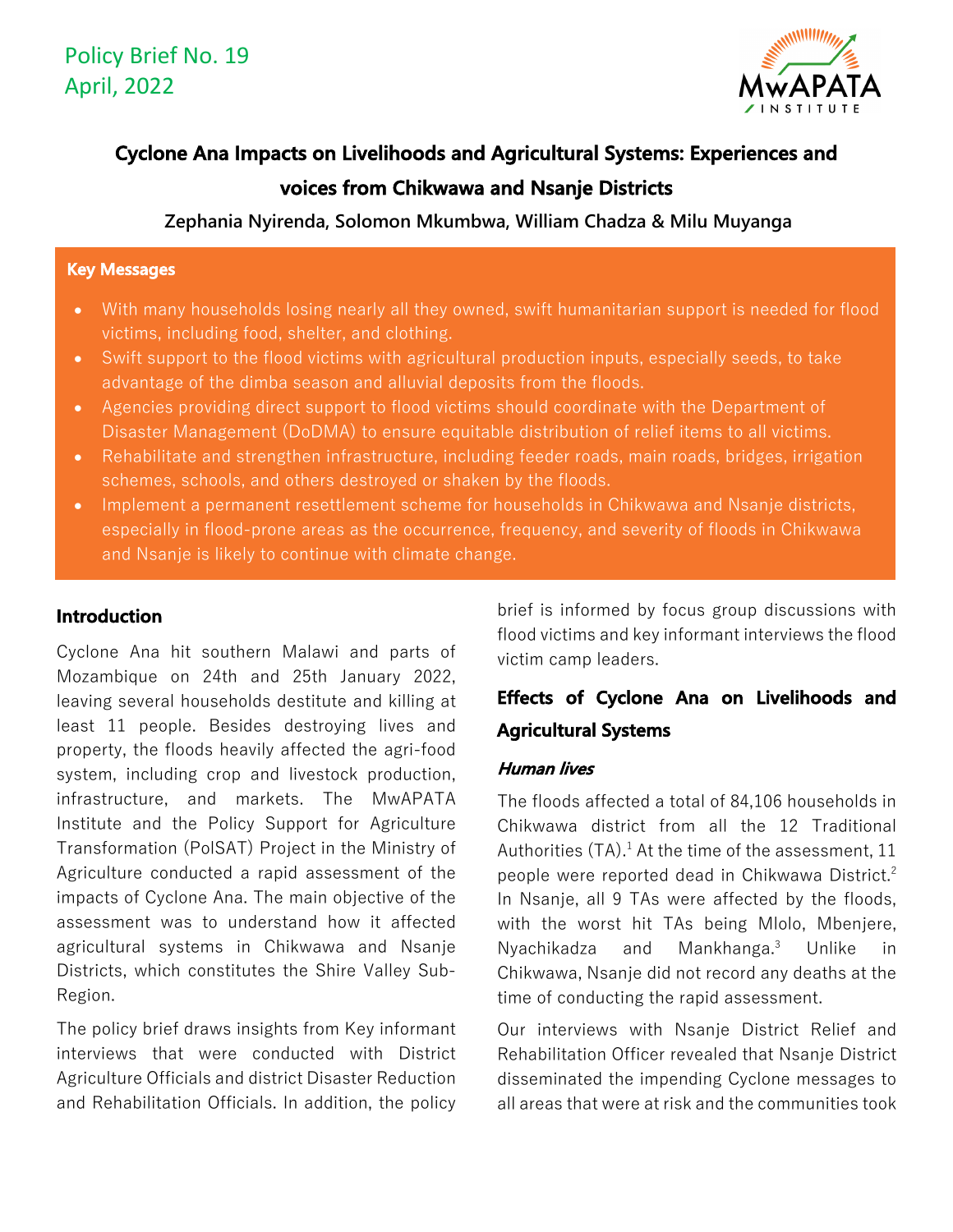



Source: Authors

the messages seriously. In addition, search and rescue teams were prepared to respond to the impending flood.

The assessment team visited Bereu Police unit and Namalindi flood victim camps in Chikwawa district, and Nyachilenda camp in Nsanje district. Bereu Police unit camp had a total of 80 households, Namalidi camp had 151 households, and Nyachilenda camp had 692 households and a total of 3,460 people.

## **Food stocks and nutrition**

Interviews show that the floods started the night of January 24th and continued to January 25th. The victims particularly in Chikwawa district were caught unawares and could not rescue any of their food stocks because the water levels were very

## **Story of the Cyclone Ana floods survival**

"The rains started on January 24th at night. The water levels slowly started rising. We stayed and waited to see if the water levels would subside, but the waters kept rising. So, we started moving to our friend's houses, one after another, which appeared to be on higher grounds, but the water also reached there. Then we started seeing houses collapsing. Then, we said it was safe to move out of the area altogether.

We left behind some other people when we were crossing the tarmac. They thought the water levels weren't going to raise. Alas! The water levels rose to levels too high for them to dare even join us at the police unit. They survived by climbing an anthill. Some people who knew how to swim helped in rescuing people's property, but as I said, the water was too much to rescue many items. One woman from Lukina died while trying to rescue a knapsack sprayer.

Most houses and property were damaged. We could not rescue our food. We went without food for two days. Most adults helped themselves with sugarcane from Illovo sugar estates just close by". -Narrated by a flood victim at Bereu Police Unit victim camp in Chikwawa district

high and fierce. If anything, flood survivors only managed to rescue their own lives from the floods.

A family in Chikwawa District reported having 12 bags of maize destroyed by the floods. The assessment revealed that the loss of food has resulted in serious food insecurity and will likely lead to malnutrition particularly among children.

## **Crop production**

The floods affected all the Extension Planning Areas (EPA) in Chikwawa.<sup>4</sup> Similarly, all EPAs in Nsanje district were affected by the flood.<sup>5,6</sup> District floods reports indicate that a total of 42,276.7 hectares of various crops in Chikwawa district and 12,981 hectares in Nsanje district were affected by the flood. The floods came when most of the crops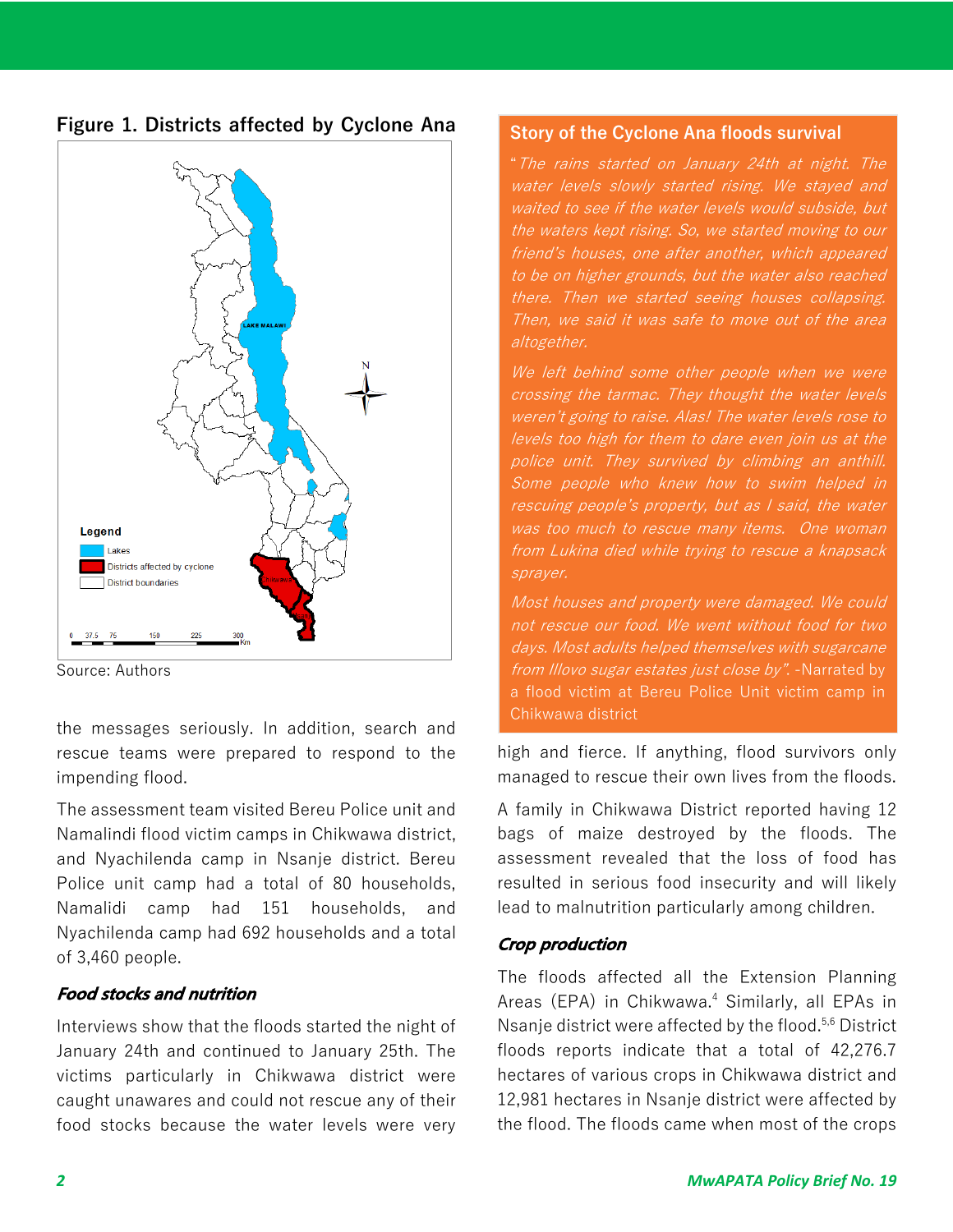**Figure 2. Bags of maize destroyed by floods in Chikwawa District**



Source: Authors

were in vegetative stages, and most farmers had already applied fertilizers. The crops were silted, washed away, submerged, or lodged by the flood.

## **Livestock**

The floods also affected livestock in both Chikwawa and Nsanje districts. It is estimated that a total of 25,444 livestock units were lost to the flood as shown in table 1. The monetary value of the lost livestock is MK1.36 billion. 7

#### **Aquaculture**

The flood affected several fishponds and aquaculture facilities in Chikwawa and Nsanje districts. A total of 17 fish in Nsanje and 92 fish ponds in Chikwawa district were affected. Most ponds suffered damage on the inlet and outlet, and most fish were swept away by the flood.

#### **Irrigation infrastructure**

The flood had a severe impact on irrigation infrastructure in the two districts. Eleven irrigation schemes in Chikwawa and 98 irrigation schemes in Nsanje were affected. Reports from the District Agriculture Offices indicated that the floods resulted in the siltation of dams, destruction of irrigation canals, and washing away of delivery

## **Table 1: Infrastructure and Agricultural Assets Lost to the Flood**

|                             | Chikwawa | <b>Nsanje</b> | <b>Total</b> |
|-----------------------------|----------|---------------|--------------|
| Crop area affected (ha)     | 42,277   | 12,981        | 55,258       |
| Livestock losses (number)   |          |               |              |
| Cattle                      | 500      | 4.001         | 4,501        |
| Goats                       | 1,948    | 2,761         | 4,709        |
| Pigs                        | 550      | 285           | 835          |
| Poultry                     | 10,217   | 5,032         | 15,249       |
| Sheep                       | 0        | 150           | 150          |
| Total                       | 13,215   | 12,229        | 25,444       |
| Fish ponds affected         | 17       | 92            | 109          |
| Irrigation schemes affected | 11       | 98            | 109          |

Source: Chikwawa and Nsanje District Agriculture Offices flood assessment reports

pipes. The assessment team visited one solarpowered irrigation scheme in Nsanje and noted that some solar panels were either washed away by the floods or covered by muddy waters.

The flood damaged the Shire Valley Transformation Project intake dam and a stretch of 750m of the irrigation canal.

#### **Road infrastructure**

The floods cut off several points along the M1 Road in Nsanje and Chikwawa. Interviews with district officials in both Chikwawa and Nsanje revealed that the road was washed away between Thabwa and Chikwawa Boma, between Bereu and Nchalo, and between Nchalo and Ngabu. In addition, the bridge on Chapananga road was cut-off. Besides the main roads, access roads were heavily affected by the flood. This led to a negative effect on transport, logistics, and service provision particularly within the districts and between the districts and Blantyre which is the hub of most service centers for the southern region.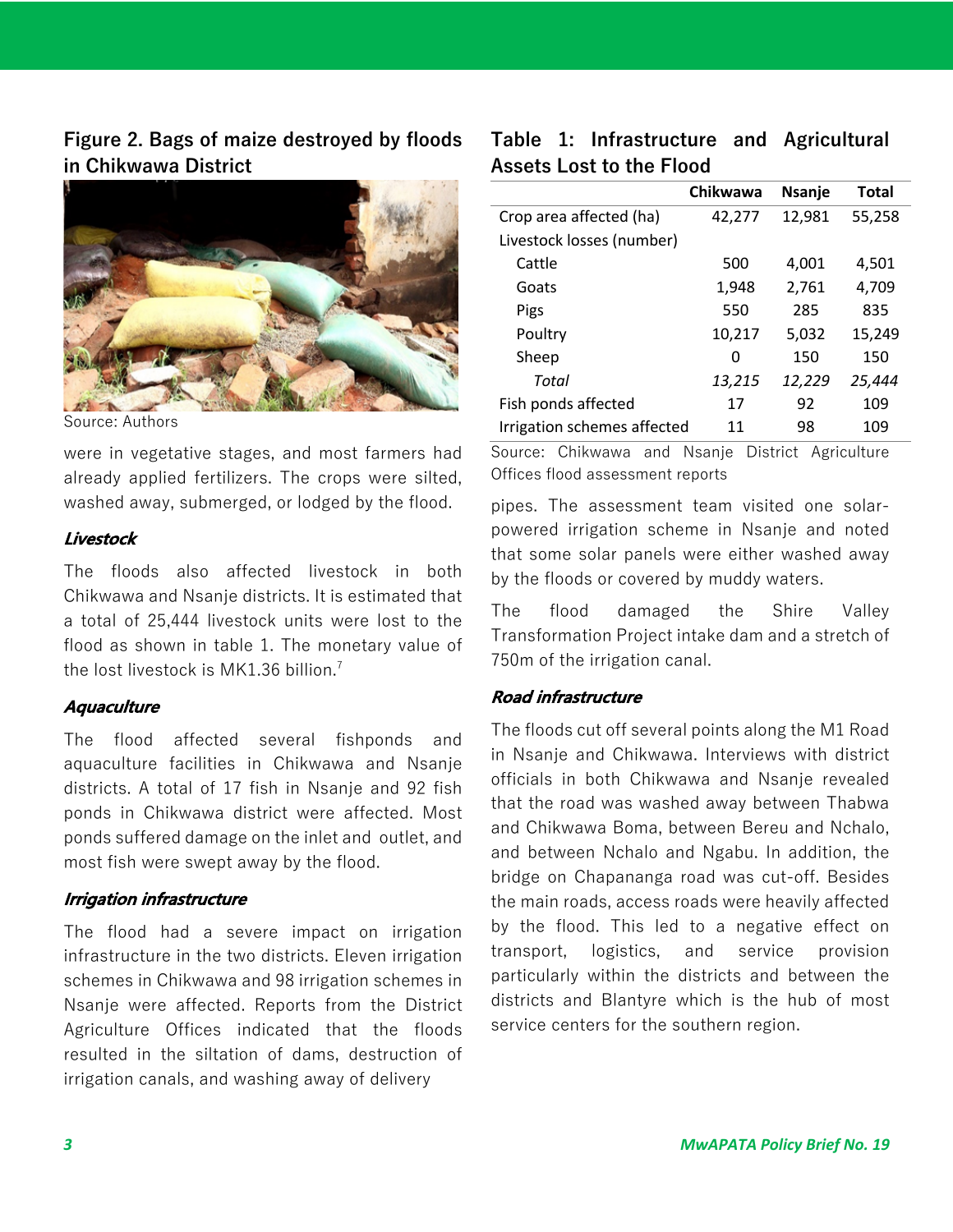#### **Housing and household assets**

Interviews with locals in the flooded areas indicate that flooding water rose to about 1.6m from the ground. Most houses collapsed in the heavy flooded water, especially those not built with cement. Some of the villages were completely vacated because they were not habitable anymore. Affected households lost virtually all their assets, including hoes, treadle pumps, panga knives, knapsack sprayers, axes, mattresses, bicycles, chairs, tables, livestock and others were lost to the flood.

#### **Floods victims' disaster relief**

The flood victims initially started receiving support from the campsites' neighboring communities, especially for the first four days of the floods. There was a delay in accessing external relief due to the damaged road infrastructure. External support started trickling in on January 29th, 2022, particularly from the Department of Disaster Management Affairs (DODMA). Thereafter, other relief organization including the Red Cross, World Vision, Catholic Relief Services, Association of Land Rover Owners, Churches Action in Relief and Development (CARD), Habitat for Humanity and the Malawi Defense Forces. The support provided ranged from food stuff (e.g., maize flour, beans, soy pieces, salt), tents, utensils, cooking pots, and blankets.

District officials in Chikwawa expressed some level of worry over victim support because it was reported that well-wishers were shunning channeling their relief items through the district disaster office because of doubts over transparency and accountability.

## **Areas where further interventions are needed**

The respondents in all the study sites reported that the support was not enough. The most critical item that flood victims needed was food stuffs. The camps had many people, including children, women, and the elderly. On January 29th, 2022, DODMA distributed 40 50kg bags of maize flour and eight bags of beans to a Nyachilenda camp in Chikwawa district with 151 households and 738 people. This translated to 2.7kg per person. Assuming consumption rate of 0.293kg of maize per person per day, the food could take them about 9 days. 8

In terms of agriculture, district agriculture officials revealed that floods come with many opportunities for crop production. The officials in both Chikwawa and Nsanje expect to have a bumper winter harvest if they can be swiftly supported with seeds for replanting and chemicals. The farmers think that production support should reach them no later than the end of March to maximize the presence of residual moisture. The farmers also requested to be supported with livestock restocking as most of their livestock were swept away by the flood.

The assessment asked flood victims about their perceptions of relocating to uplands sites. One group of farmers think that relocation would be very ideal considering that the 2022 floods were very fierce. Another group of farmers mentioned the importance of low lands to their livelihood. Both groups of farmers agree to the idea of resettlement if they are able to maintain their low-lying lands for agricultural production because such lands are very fertile.

#### **Conclusion and recommendations**

The 2022 Cyclone Ana flood is one of the most intense floods that Malawi has experienced since the 1980s. The flood threatened the very survival of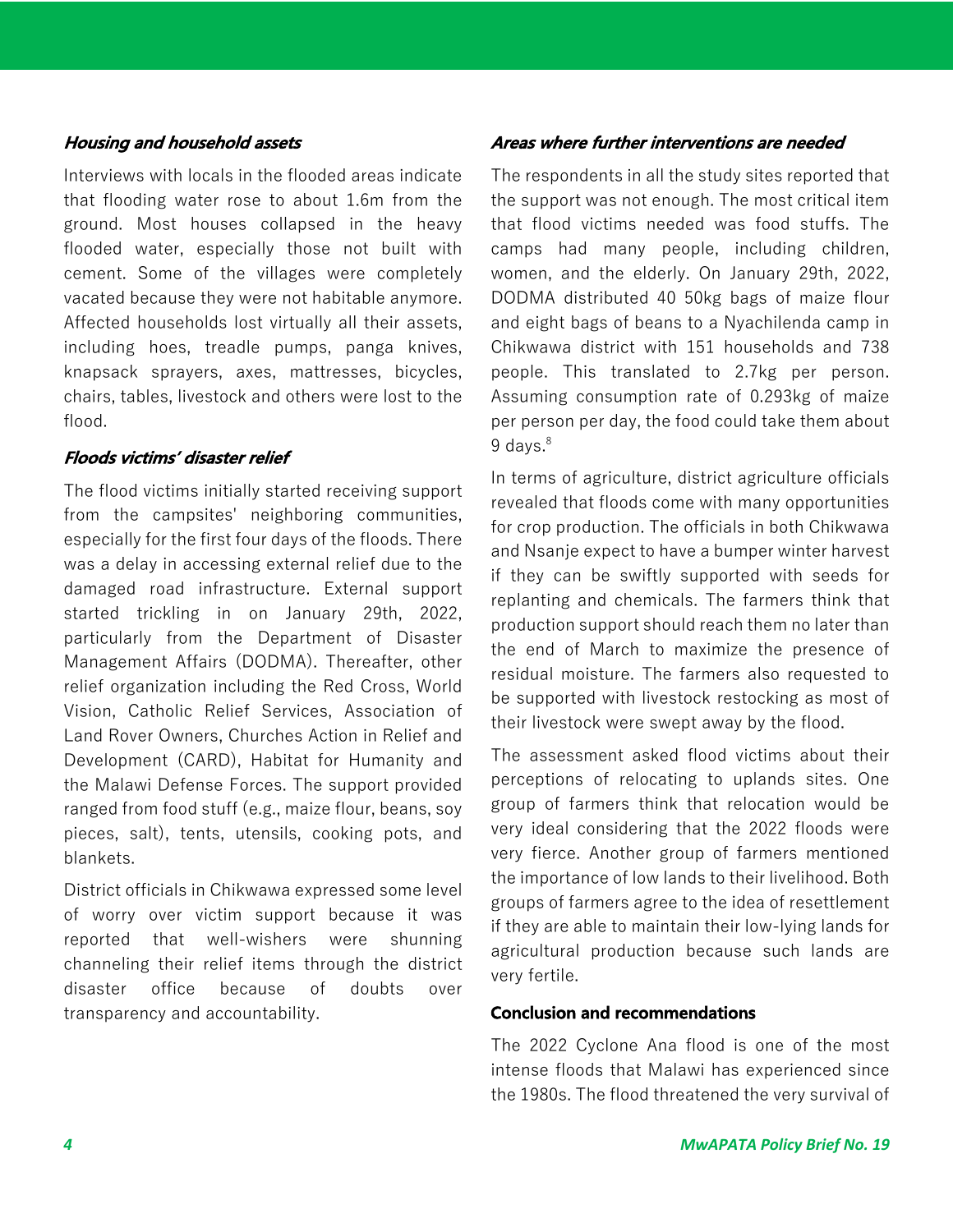thousands of lives, particularly in Nsanje and Chikwawa districts, and destroyed every aspect of livelihood.

This assessment sought to understand how the Cyclone affected households in the Chikwawa and Nsanje districts. Even though of the time of the assessment the flood victims had been sheltered in camps, they had incurred heavy losses ranging from human lives, food, crops, livestock, fish, household assets, and disconnection from their economic activities. Life in the camps was not easy as people from different backgrounds met and lived together.

This report puts forward short, medium and longterm recommendations for consideration

#### Short-term recommendations

- There is a need for swift humanitarian support to the flood victims includes every item necessary for survival and livelihood rebuilding, including food, shelter, and clothing as households lost almost everything.
- There is also a need for swift support with agricultural production inputs including seeds and pesticides, and livestock. Production support is urgently needed to take advantage of the dimba season and alluvial deposits from the floods. This type of support is important because it will lessen the burden on humanitarian relief once households start harvesting their crops.
- There is a need for agencies providing direct support to flood victims to coordinate with the Department of Disaster Management (Dodma) to ensure equitable distribution of relief items to all victims.

## Medium-term recommendations

• There is a need to rehabilitate and strengthen infrastructure, including feeder roads, main roads, bridges, irrigation schemes, schools, and others destroyed or shaken by the floods. Road networks are particularly important to reconnect affected households to their economic livelihoods including markets.

## Long-term recommendations

With climate change, the occurrence, frequency and severity of floods in Chikwawa and Nsanje is likely to continue. There is, therefore, need to implement a permanent resettlement scheme for households in Chikwawa and Nsanje districts, especially in flood-prone areas. The relocated households should have the opportunity to maintain their lands in low lying area for cultivation.

This Policy Brief is not for citation. For additional resources and to cite this work, please refer to:

Nyirenda, Z., S. Mkumbwa, W. Chadza, and M. Muyanga. Forthcoming. Cyclone Ana Impacts on Livelihoods and Agricultural Systems: Experiences and voices from Chikwawa and Nsanje Districts. MwAPATA Institute Report. Lilongwe, Malawi Available at: www.mwapata.mw/reports

- 1. Makhuwira, STA Chiputula, Mlilima, Katunga, Kasisi, Chapananga, Lundu, Ngabu Ngowe, Masache and Ndakwera
- 2. Chikwawa District Council. 2022. Cyclone Ana Flood Disaster Situation Update. Chikwawa District Council
- 3. Ndamera, Tengani, Malemia, Senior Chief Makoko, Mlolo, Mbenjere, Nyachikadza, and Mankhanga
- 4. Chikwawa District Agriculture Office. 2022. Special Report on Floods. Ministry of Agriculture.
- 5. Kalambo, Mbewe, Mitole, Livunzu, Mikalango, and Dolo
- 6. Nsanje District Agriculture Office. 2022. Preliminary Floods Assessment Report for Nsanje District Agriculture Office. Ministry of Agriculture.